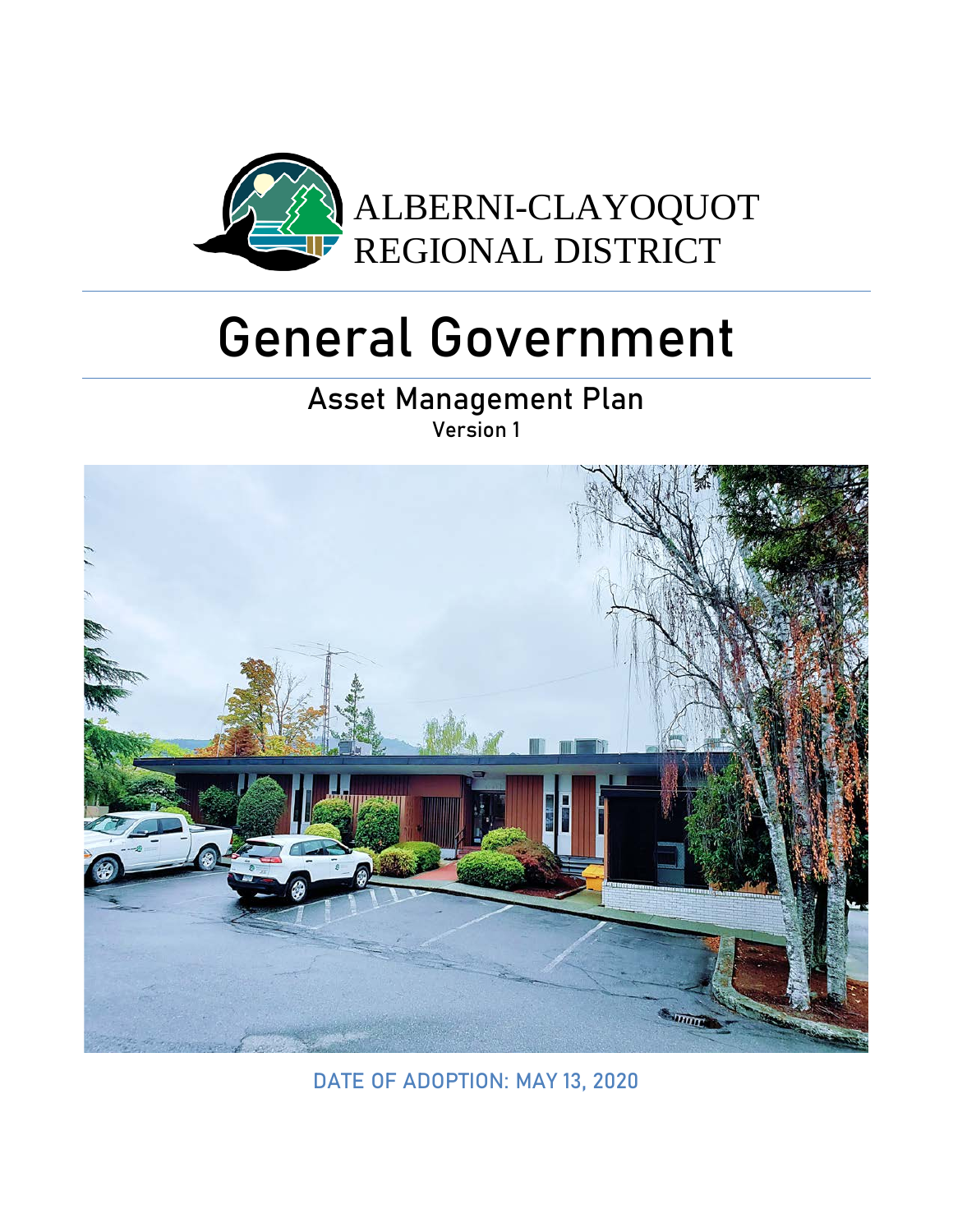

# **Contents**

|                                                                 | <b>EXECUTIVE SUMMARY</b>          | 3  |  |
|-----------------------------------------------------------------|-----------------------------------|----|--|
| 1.1                                                             |                                   |    |  |
| 1.2                                                             |                                   |    |  |
| 13                                                              |                                   |    |  |
| 14                                                              |                                   |    |  |
| 1.5                                                             |                                   |    |  |
| 1.6                                                             |                                   |    |  |
| 1.7                                                             |                                   |    |  |
| 1.8                                                             |                                   |    |  |
| <b>INTRODUCTION</b>                                             |                                   | 5  |  |
| 2.1                                                             |                                   |    |  |
|                                                                 |                                   |    |  |
| 23                                                              |                                   |    |  |
|                                                                 |                                   |    |  |
|                                                                 |                                   |    |  |
| <b>CURRENT STATE OF GENERAL GOVERNMENT INFRASTRUCTURE</b><br>12 |                                   |    |  |
| 3.1                                                             |                                   |    |  |
| 3.2                                                             |                                   |    |  |
| 3.3                                                             |                                   |    |  |
|                                                                 |                                   |    |  |
| 3.5                                                             |                                   |    |  |
| 3.6                                                             |                                   |    |  |
|                                                                 | ASSET MANAGEMENT IMPROVEMENT PLAN | 17 |  |
| 4.1                                                             |                                   |    |  |
|                                                                 |                                   |    |  |
| <b>REFERENCES</b>                                               |                                   | 20 |  |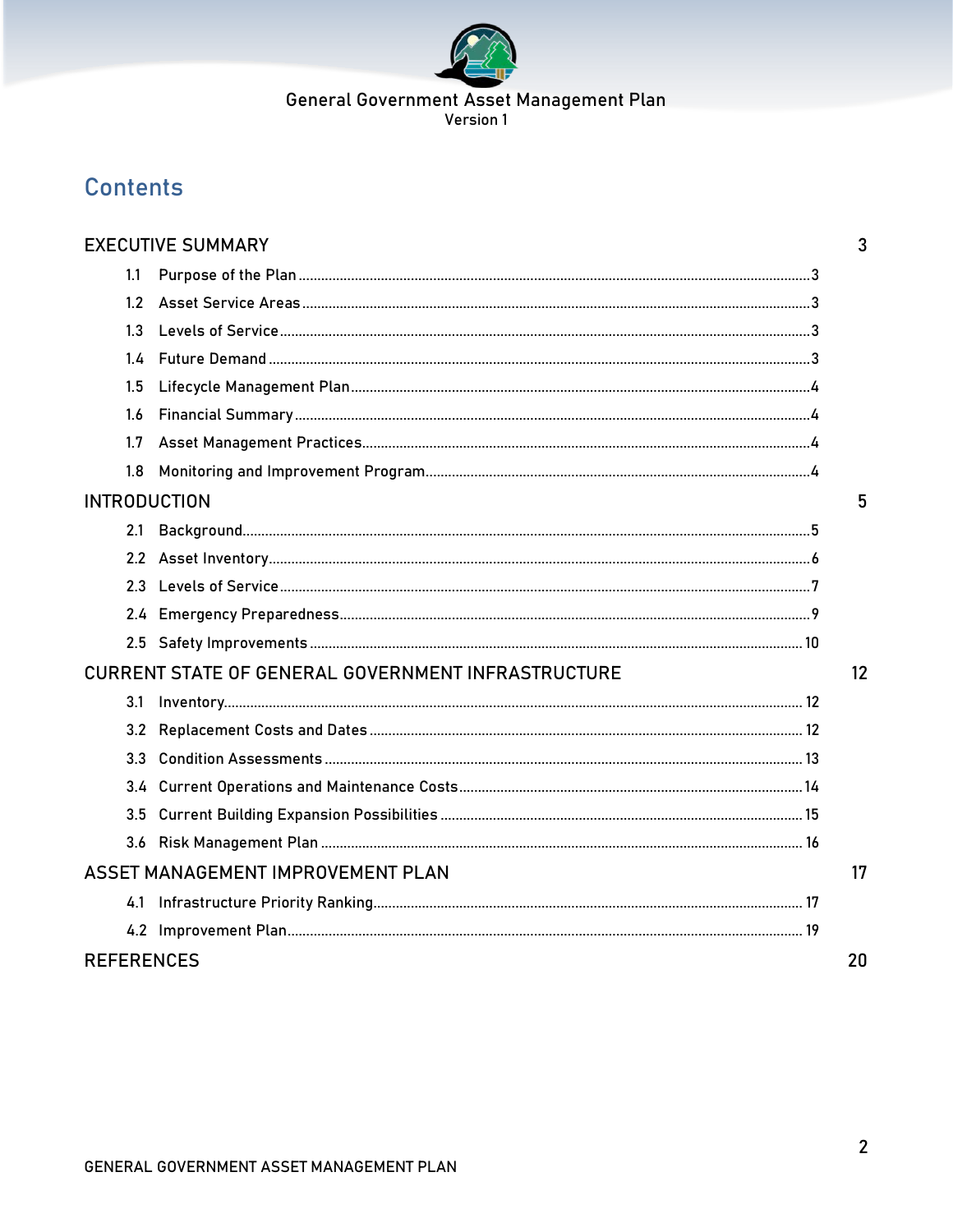

# <span id="page-2-0"></span>EXECUTIVE SUMMARY

# <span id="page-2-1"></span>1.1 Purpose of the AMP

The General Government Asset Management Plan (AMP) is part of the ACRD Asset Management program to facilitate informed decision-making and effective allocation of resources for infrastructure. The purpose of an AMP is to deliver sustainable, cost effective services to ACRD communities in a socially, economically, and environmentally responsible manner, while providing the level of service agreed upon by the Board.

# <span id="page-2-2"></span>1.2 Asset Service Areas

The General Government assets are used by various departments such as IT, Finance, Planning, Building Inspection, Administration, Environmental and Emergency Services. Assets include computer and large office equipment and accessories, the main office building including leased space, parking lots, street and overhead lighting, building signage and a Welcome sign along Highway 4 east of Elkford Road. Some assets are not budgeted under the General Government umbrella but do not warrant a separate AMP so they have been included. These assets include street lighting, the South Long Beach Bike Path and a diesel generator.



# 1.3 Levels of Service

<span id="page-2-3"></span>The present funding levels are insufficient to continue to provide the existing services at current levels in the long-term. The main service consequences will be more frequent service interruptions, a decline in service quality or loss of specific services.

# <span id="page-2-4"></span>1.4 Future Demand

The main demands for new services are created by:

- Education and programs
- Board of Directors and resident level of service expectations
- Legislative regulations
- Growth rate both in population and staff

These will be managed through a combination of managing existing assets, upgrading of existing assets and providing new assets to meet demand and demand management. Demand management practices include non-asset solutions, insuring against risks and mitigating failures.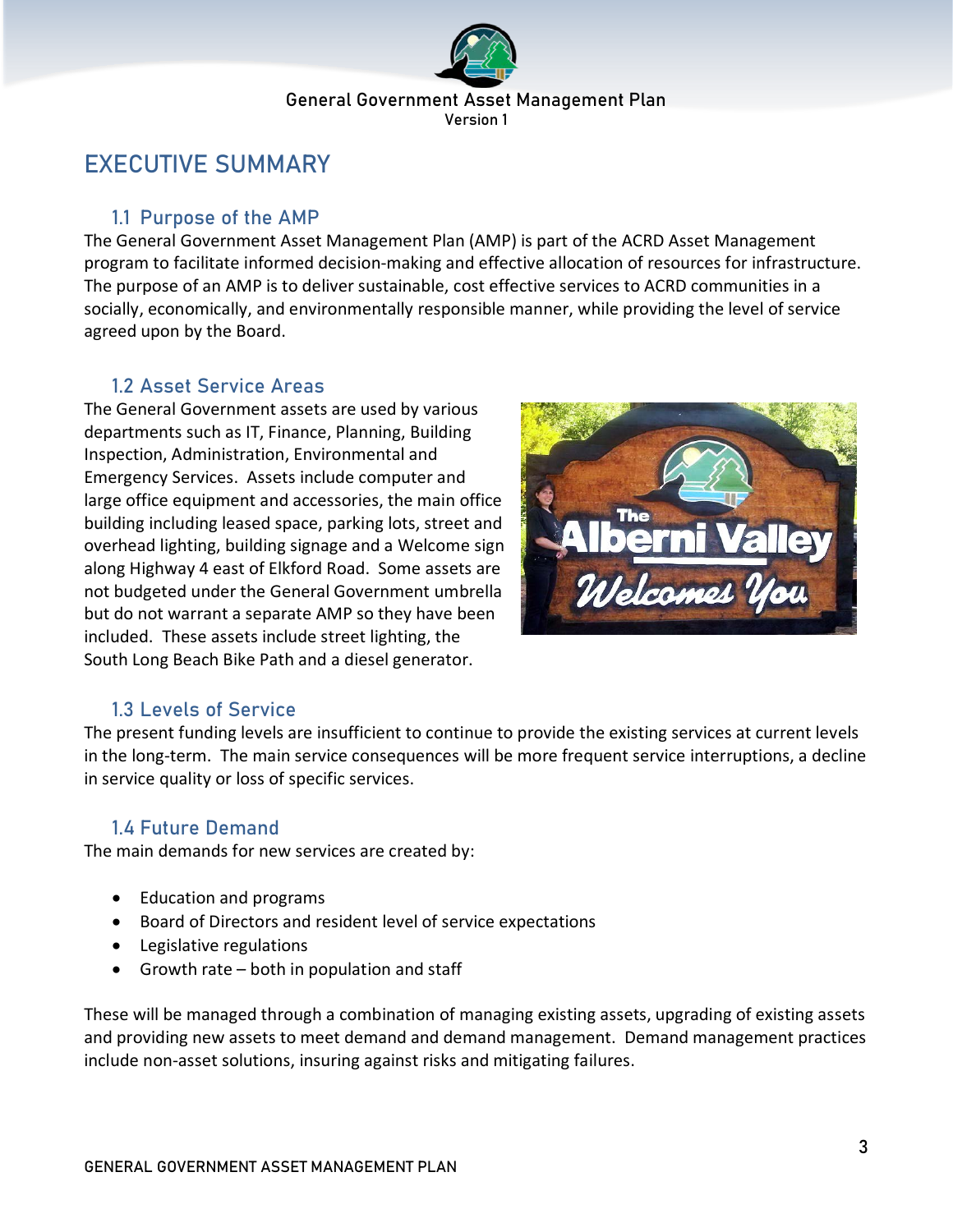

Version 1

# 1.5 Lifecycle Management Plan

<span id="page-3-0"></span>Asset Management assists in conscious and calculated decisions for all assets covered in AMPs from acquisition, operation, maintenance, disposal and renewal or upgrade. During the course of an assets life, the replacement value is known along with an estimated date of replacement based on age and condition. Annual contributions required are calculated for each component in each service so we can measure the funding gap between current and future levels of service in order to align funding and service expectations. The AM Program achieves responsible and reliable lifecycle management practices.

The Asset Management Coordinator has created the General Government AMP with the assistance of the Property Maintenance Coordinator, Department Managers and staff. Asset Management systems will continue to be maintained once this position expires by ACRD staff. Estimated service life replacement cost of the infrastructure were determined using historical data and industry standards. Management staff provided risk assessments and goals.

# 1.6 Financial Summary

<span id="page-3-1"></span>The General Government infrastructure has a total current replacement value of \$8.7 million in 2020 dollars. This does not include a contingency for construction, engineering, financial, legal or administration costs. With an estimated inflation rate of 1.5%, estimated future replacement costs are \$11.3 million for current infrastructure at the end of the components estimated service life. Between 2011 and 2016, the Alberni-Clayoquot Regional District experienced no growth per Statistics Canada so projections for future demand and projected capital upgrades are not included in estimates.

The participating areas of the Alberni-Clayoquot Regional District have an assessed value of \$6.43 billion with General Government services collecting a converted mill rate of \$0.008 dedicated towards capital. Based on the projected renewal costs and the current reserve level, funding the General Government service for the next 20 years will require annual investments of approximately \$818,300 or a converted mill rate of \$0.112. In reality, renewal of system components will occur in cycles based on asset life, completion of major improvements and according to their condition and use.

Based on estimated service life, approximately \$25,000 is required annually for capital renewal projects for the next 10 years. Following that period is a projected \$8.58 million in 2038 for a new office building based on current replacement costs plus inflation.

# 1.7 Asset Management Practices

<span id="page-3-2"></span>Assets are managed using a combination of various IT tracking software, Microsoft Office and Vadim. Registries and AMPs will be reviewed and updated on an annual basis prior to the release of the following version.

# 1.8 Monitoring and Improvement Program

<span id="page-3-3"></span>At the end of this AMP there will be an Improvement Plan intended to improve Asset Management practices within General Government and the Asset Management Program as a whole. Generally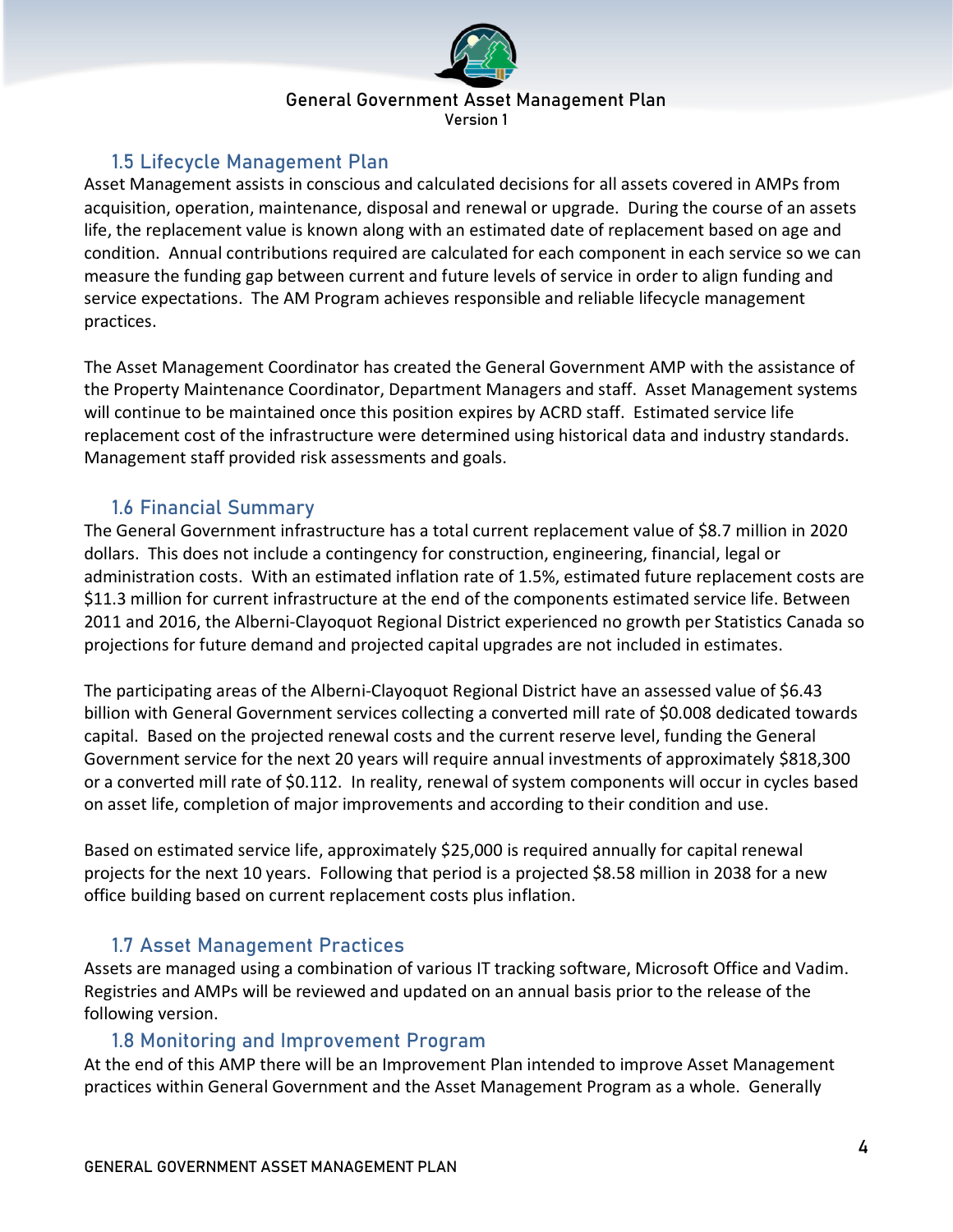

included in Improvement Plans are suggested changes or additions to documented inspections and condition assessments, monitoring of asset-specific operational and maintenance procedures and assigning present risks a numerical rating in order to measure mitigation success.



# <span id="page-4-0"></span>INTRODUCTION

# <span id="page-4-1"></span>2.1 Background

This AMP encompasses all General Government assets located at 3008 Fifth Avenue, excluding vehicles. Also included in this AMP is Arvay Road street lighting, South Long Beach street lighting and bike path and the Highway 4 Welcome sign. The sign was originally commissioned by and is situated in the Cherry Creek Electoral Area; however, the sign is on road right of way and the ACRD holds a license of occupation. Governance of the sign has never been clarified and therefore the sign is discussed with General Government. Replacement and refurbishment responsibilities are with the ACRD.

The purpose of the AMP is to facilitate the strategic management of the system infrastructure and the services provided by it, giving guidance on new and existing infrastructure to maximize use of financial resources long term, reduce risk and provide a prioritized view for service continuity and improvements over a 20-year planning period and beyond.

The ACRD AM Program follows the advice of the Asset Management BC Framework; AMPs are designed to be living documents that change with the organization to reflect progress made while continuously striving for sustainable service delivery. Consideration of community priorities and an understanding of trade-offs between resources and desired services is the foundation of sound AM practices.

The AMBC Roadmap guides organizations through basic, intermediate and advanced Asset Management Practices. It is the goal of the ACRD to achieve a basic to intermediate level of understanding.

This AMP should be read in the context of the ACRD's Asset Management Policy and Strategy. The General Government AMP is a living document and will develop with AM practices and with the influence of the following corporate documents: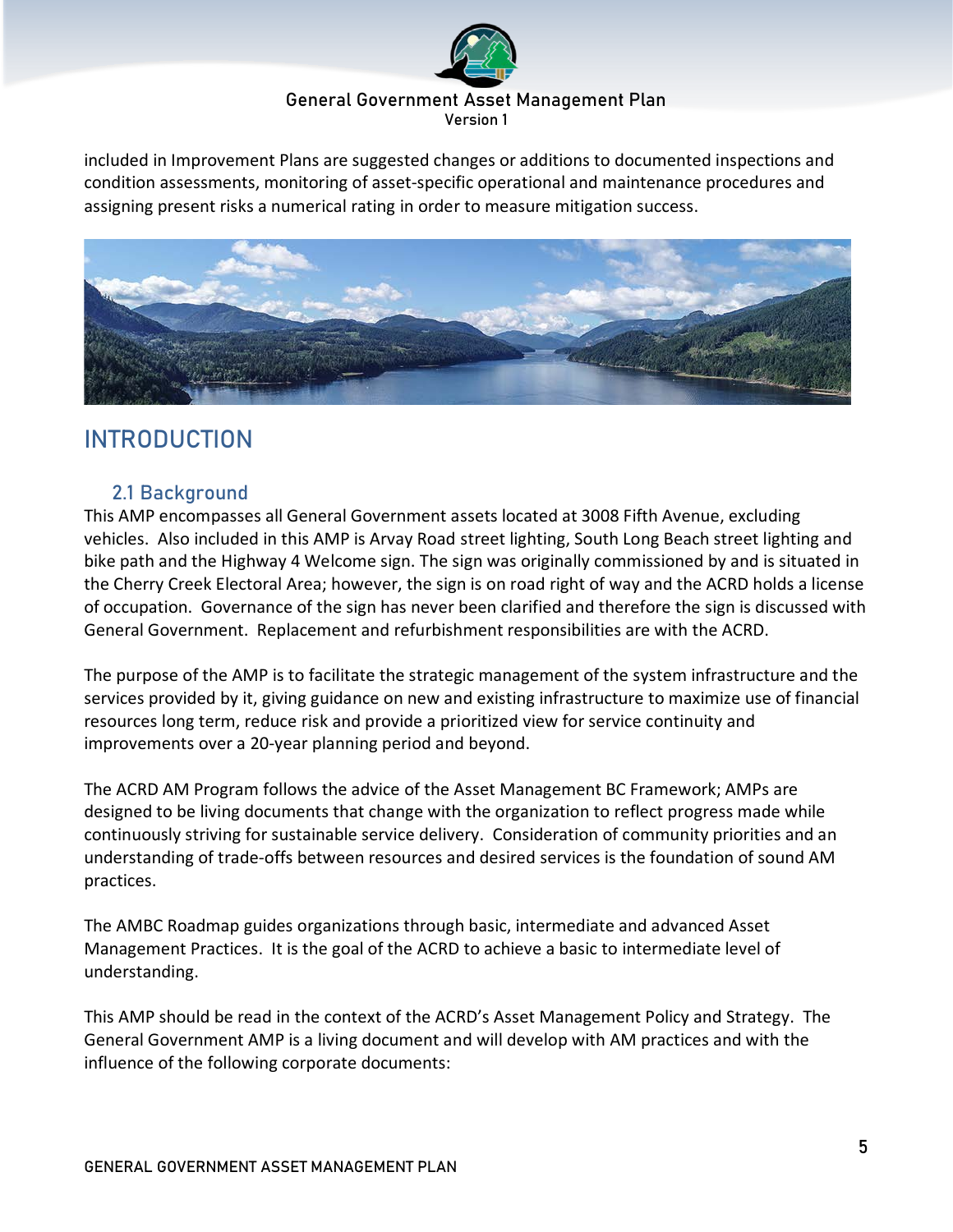

- Annual strategic priorities
- Short-term and long-term financial plans
- Maintenance policies
- Grant applications and funding

Asset Management Plans are designed for several reasons. First, to guide Management and the Board in planning and decision-making. Second, to aid in the creation of short term and long term financial plans as well as operational plans. Last, to spark community engagement for the service.

As the ACRD moves through the AM implementation process, knowledge and understanding of the AM Program increases and it is expected that this AMP evolve further, solidifying assumptions made and filling in any present information gaps where further research or information is required.

# <span id="page-5-0"></span>2.2Asset Inventory

The General Government infrastructure consists of many components including:

- Technical office equipment Building & HVAC system
- 
- 
- 100kW diesel generator **•** Parking lots, lighting & signage



Current replacement costs were estimated using historical data by Department Managers, staff and market research. Unit costs include all installation and estimated applicable taxes. Remaining useful life estimates were based on installation dates and expected service life provided by the Manager of Information Technology and the Property Maintenance Coordinator based on knowledge and experience.

Any land associated with General Government is not included in this AMP as there are no future plans for expansion, revival, sale or rejuvenation of the current land.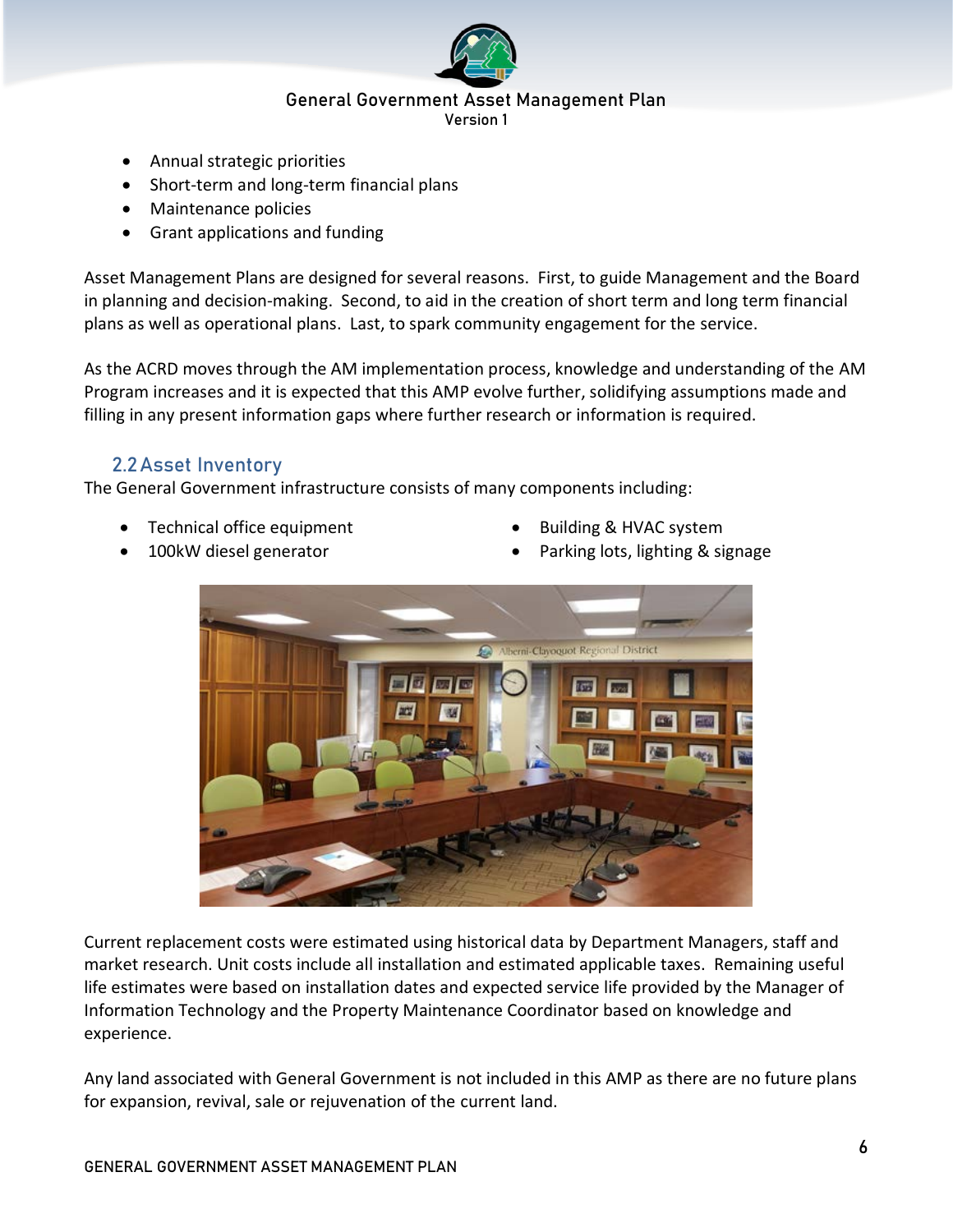

# <span id="page-6-0"></span>2.3Levels of Service

Levels of Service (LOS) are separated into two categories: customer and technical. Customer LOS measures how the customer receives the service and measure of value we provide. Technical LOS are measures of performance relating to the allocation of resources to service activities to best achieve the desired outcomes and demonstrate effective performance.

- Operations ongoing activities, day-to-day operations
- Maintenance activities enabling an asset to provide service for its planned life
- Renewal activities that return the service capability to near original capacity
- Upgrade activities that provide a higher level of service

The current and expected LOS detailed in Tables 2.1 and 2.2 is based on the resource levels in the current financial plan. Organizational measures are measures of fact related to the service delivery outcome e.g. number of occasions when service is not available and condition percentages of Very Poor though Very Good.

| <b>Values</b>              | <b>Expectation</b>                                                                                                     | Performance/<br>Organizational<br><b>Measure</b>                                   | <b>Current Performance</b>                                                                                   | <b>Forecasted with</b><br><b>Current Budget</b>                                                         |
|----------------------------|------------------------------------------------------------------------------------------------------------------------|------------------------------------------------------------------------------------|--------------------------------------------------------------------------------------------------------------|---------------------------------------------------------------------------------------------------------|
| Quality                    | <b>Facilities and</b><br>components are kept in<br>good running order                                                  | Regular maintenance on<br>public facilities                                        | Repairs are arranged in<br>a timely manner by the<br><b>Property Maintenance</b><br>Coordinator              | No change                                                                                               |
| <b>Function</b>            | Building is accessible for<br>all users                                                                                | Number of complaints<br>related to accessibility                                   | Approx. 3 complaints<br>annually that wheelchair<br>access door isn't clearly<br>marked or accessible        | Wheelchair access<br>improvements for<br>markings and<br>accessibility                                  |
|                            | <b>Building Permits are</b><br>completed within<br>industry average times<br>for similar local<br>governments of scale | <b>Building Permits are</b><br>completed within 3<br>weeks (preferred<br>timeline) | <b>Building Permits are</b><br>completed within 4<br>weeks currently                                         | Implementation of GIS<br>and full utilization of<br>CityView to improve<br>processes and reduce<br>time |
| <b>Capacity</b><br>and Use | Adequate waiting and<br>counter space for<br>customers                                                                 | Complaints related to<br>seating and counter<br>space at peak times                | No customer complaints<br>related to seating                                                                 | No change                                                                                               |
|                            |                                                                                                                        |                                                                                    | Customers at the<br>Planning counter are<br>impeded by the current<br>configuration of the<br>Boardroom door | <b>Reconfigured Board</b><br>Room door to not<br>impede Planning space                                  |

# Table 2.1 - Customer Level of Service Objectives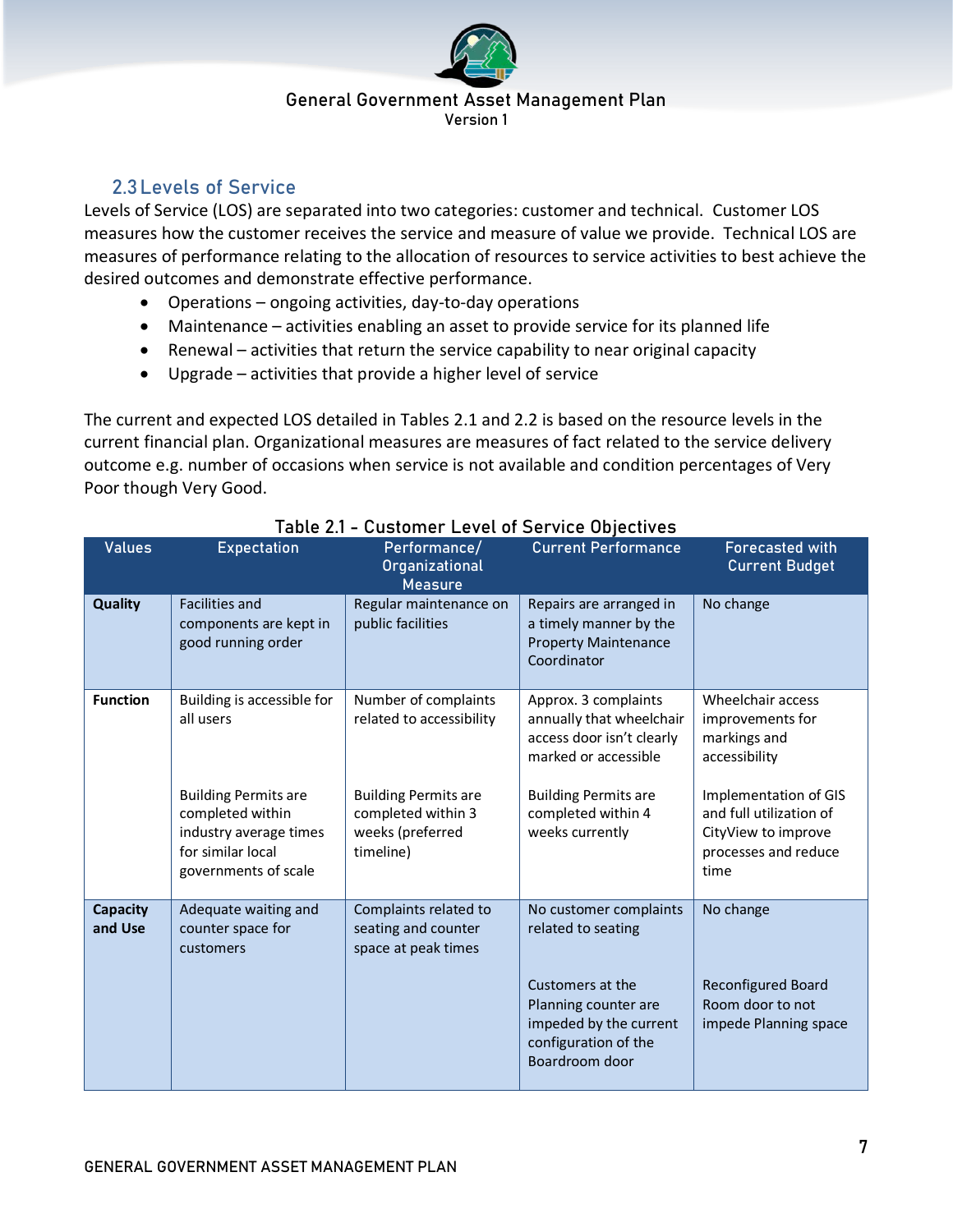

|                                                    |                                                                                                                          | iable 2.2 - Technical Levels of Service                                                                                                                                      |                                                                                                                                                                                                                   |                                                                                                                                       |
|----------------------------------------------------|--------------------------------------------------------------------------------------------------------------------------|------------------------------------------------------------------------------------------------------------------------------------------------------------------------------|-------------------------------------------------------------------------------------------------------------------------------------------------------------------------------------------------------------------|---------------------------------------------------------------------------------------------------------------------------------------|
| <b>Service</b>                                     | <b>Service</b>                                                                                                           | <b>Objective Measure</b>                                                                                                                                                     | <b>Current Performance</b>                                                                                                                                                                                        | <b>Desired Outcome</b>                                                                                                                |
|                                                    | Objective                                                                                                                |                                                                                                                                                                              |                                                                                                                                                                                                                   |                                                                                                                                       |
| <b>Operations</b><br>2019 Budget:<br>\$204,800     | Safe, accessible<br>and comfortable<br>environment for<br>staff                                                          | Systems in place to<br>ensure employee safety                                                                                                                                | Staff voiced concerns<br>over front counter safety.<br>No panic system or<br>barriers in place for<br>dangerous customers                                                                                         | Safety protocols or<br>equipment in place for<br>hostile situations                                                                   |
|                                                    |                                                                                                                          | <b>Building and office</b><br>spaces are easily<br>accessible and meet BC<br>Fire Code regulations                                                                           | <b>Building meets BC Fire</b><br>Code regulations and<br>maintains an updated<br>Fire Safety Plan                                                                                                                 | <b>Building continues to</b><br>meet BC Fire Code<br>requirements as staffing<br>and service needs evolve<br>and grow                 |
| <b>Maintenance</b><br>2019 Budget:<br>\$15,000     | Building, facilities<br>and equipment<br>are kept in good<br>running order                                               | No interruption of<br>services due to<br>maintenance                                                                                                                         | Maintenance is the<br>responsibility of the<br><b>Property Maintenance</b><br>Coordinator and is on a<br>reactive basis<br>Replacements are<br>typically done with<br>upgraded components to<br>extend asset life | Repairs are on a<br>proactive basis and<br>without interruption to<br>daily business activities                                       |
| Renewal<br>2019 Budget:<br>\$15,000                | Infrastructure is<br>replaced when<br>quality falls below<br>accepted levels                                             | <b>Useful life of General</b><br>Government<br>infrastructure increases<br>over time as renewals<br>are performed.<br>Renewal needs<br>identified by<br>Management and Staff | Renewals are the<br>responsibility of<br>Managers. IT equipment<br>is replaced as required<br>based on user needs                                                                                                 | Office furniture and<br>equipment are<br>scheduled for<br>replacement based on<br>age and condition on a<br>proactive basis           |
| Upgrade/<br><b>New</b><br>2019 Budget:<br>\$78,000 | Infrastructure is<br>upgraded to<br>accommodate<br>increased<br>capacity and use<br>as services and<br>staff levels grow | Adequate office space<br>for all staff. All areas of<br>office are accessible<br>and maintain space per<br>the BC Fire Code                                                  | Office space is very near<br>capacity. Future<br>expansion needs will<br>require either a<br>significant space<br>reconfiguration or a<br>larger office footprint                                                 | Future expansion will<br>consume more of the<br>lower floor of the<br>building or current<br>meeting space as staffing<br>needs arise |
|                                                    |                                                                                                                          | Technology and<br>equipment is up-to-<br>date and adequate for<br>staff needs                                                                                                | <b>Additional service</b><br>requirements that<br>require increase staffing<br>drive the need for more<br>space                                                                                                   | Office expansion occurs<br>before staffing needs<br>exceed current space                                                              |
|                                                    |                                                                                                                          |                                                                                                                                                                              | Computers are shuffled<br>and upgraded based on<br>staff needs and computer<br>age                                                                                                                                | Computer replacement<br>plan schedule will<br>remain proactive                                                                        |

# Table 2.2 - Technical Levels of Service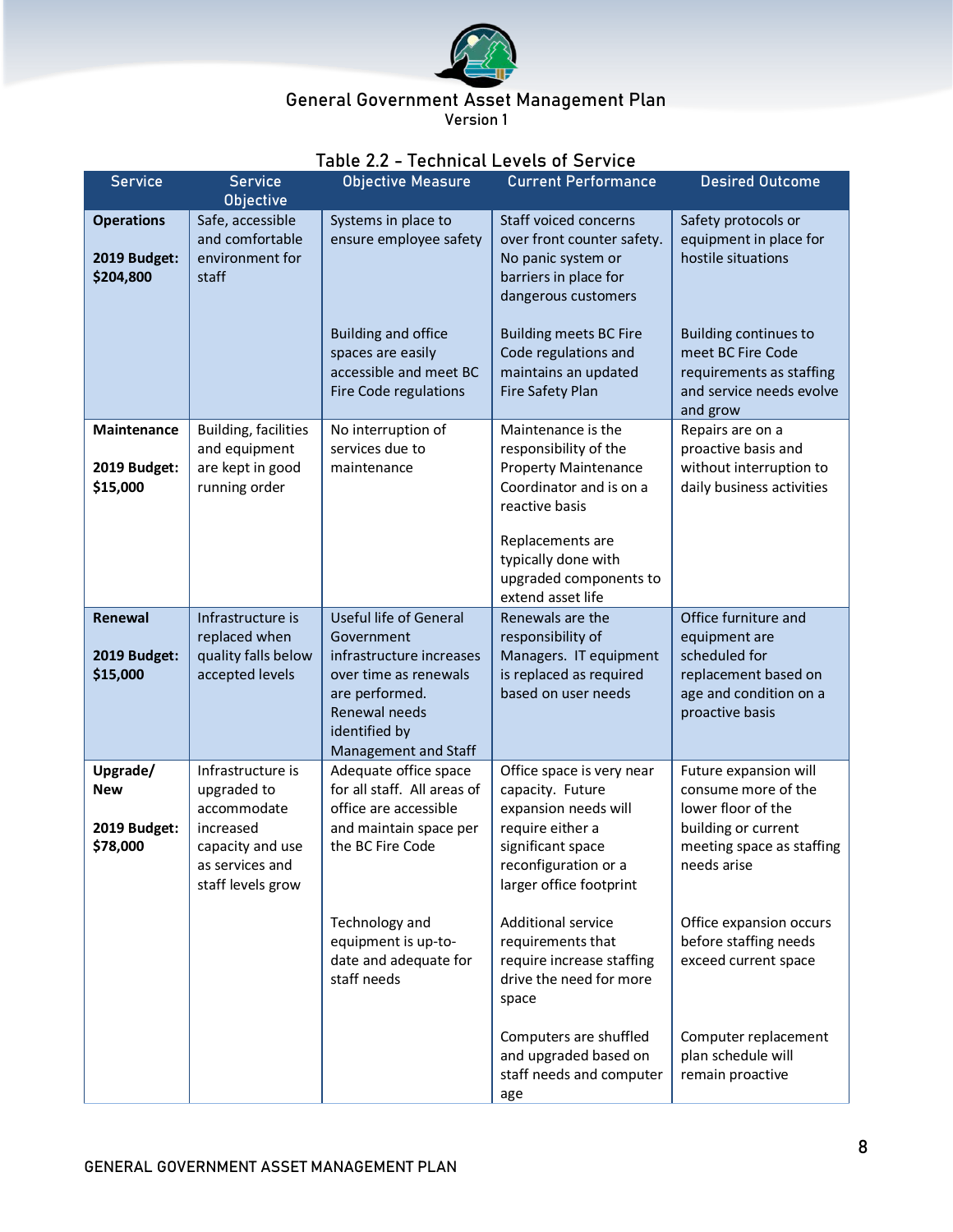

For the purposes of this report, customer's LOS expectations are set upon the annual adoption of the financial plan and strategic priorities as it is a reflection of the values, policies, and priorities of the Board of Directors with input from committees and public engagement sessions. This will assist the ACRD's Board of Directors and stakeholders in matching the LOS required, service risks and consequences with the community's ability and willingness to pay for the service.

It is important to monitor the service levels provided regularly as these will change as regulations and expectations change. The current performance is influenced by work efficiencies, technology, and regulations that will change over time. Review and establishment of the agreed position that achieves the best balance between service, risk and cost is essential.

# 2.4Emergency Preparedness

<span id="page-8-0"></span>Created in 2003, the Alberni Valley Emergency Plan describes the responsibilities and actions required to protect and mitigate additional loss to critical infrastructure. The ACRD office at 3008 Fifth Avenue is home to the Alberni Valley Emergency Operations Centre (EOC): a physical facility designated for the gathering and dissemination of information plus disaster analysis.

It is also the facility in which decisions and policies governing the emergency response are planned and implemented. The EOC must identify and use available resources, especially human and financial, to help prepare for, respond to and recover from disaster. In the event of a disaster, the information gathered through the Asset Management Program will be used as a resouce in the EOC but, ultimately, the replacement of assets involved in a disaster will be at the discretion of the EOC staff and not the AMPs recommended schedule for asset replacements.



# Exercise Coastal Response – ACRD EOC 2016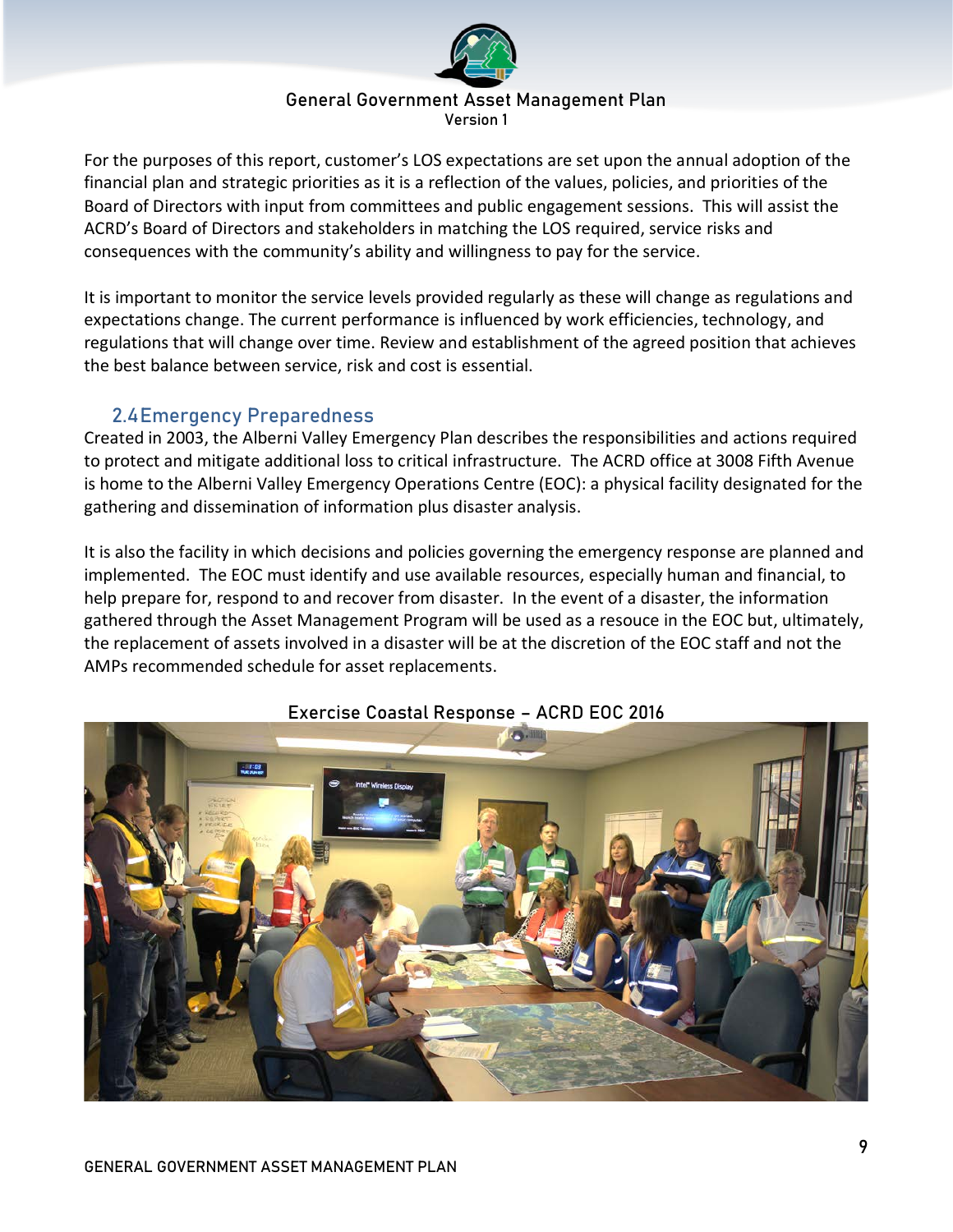

A 100kW diesel generator was installed on site in 2016 and is designed to provide power to the entire building, including the EOC area and equipment in the event of a power outage. Replacement of the generator is included in this AMP and funding is provided through the Emergency Planning service.

The ACRD building is not currently rated for seismic events. This could be a catastophic issue if the EOC is activated due to a large seismic event and the building has been compromised. It is recommended that the ACRD find a more suitable location for EOC operations such as keeping a space within a seismically rated building in the Alberni Valley on retainer. Smaller EOC events such as wildfires can still operated out of the current building, either in the EOC or from a workspace.

# 2.5Safety Improvements

<span id="page-9-0"></span>Currently, wheelchair access is only available on the side of the building rather than at the main entrance. Members of the public have complained that signage for the accessible entrance is inadequate. In order to gain access, a doorbell signals one of the staff to open the door and direct the customer through either the Boardroom or through the Planning department and behind reception. Ideally, the main entrance of the building should be wheelchair accessible and there is currently room available to construct a ramp. Customers with mobility issues tend to use the front steps rather than going around the building and walking



through the office as it's a much shorter distance. This could result in injury to the public and creates a liability. The current walking surfaces leading up to and at the front entrance can easily become slippery in the rain or freezing temperatures.

Another challenge with the current front entrance is the size, density and placement of the bushes that line the front of the building. There have been instances of illegal and unsanitary actions by individuals in the bushes and this not only creates a safety concern for staff and the public that are in the are but also for the staff and community members tasked with cleaning up the area. The front entrance should be redesigned with Crime Prevention through Environmental Design (CPTED) in mind. CPTED is defined as a multi-disciplinary approach to deterring criminal behaviour and nuisance activity through environmental design. An upgraded front entrance with ramp and power doors is prioritized in section 4.1 and has been budgeted for in 2020.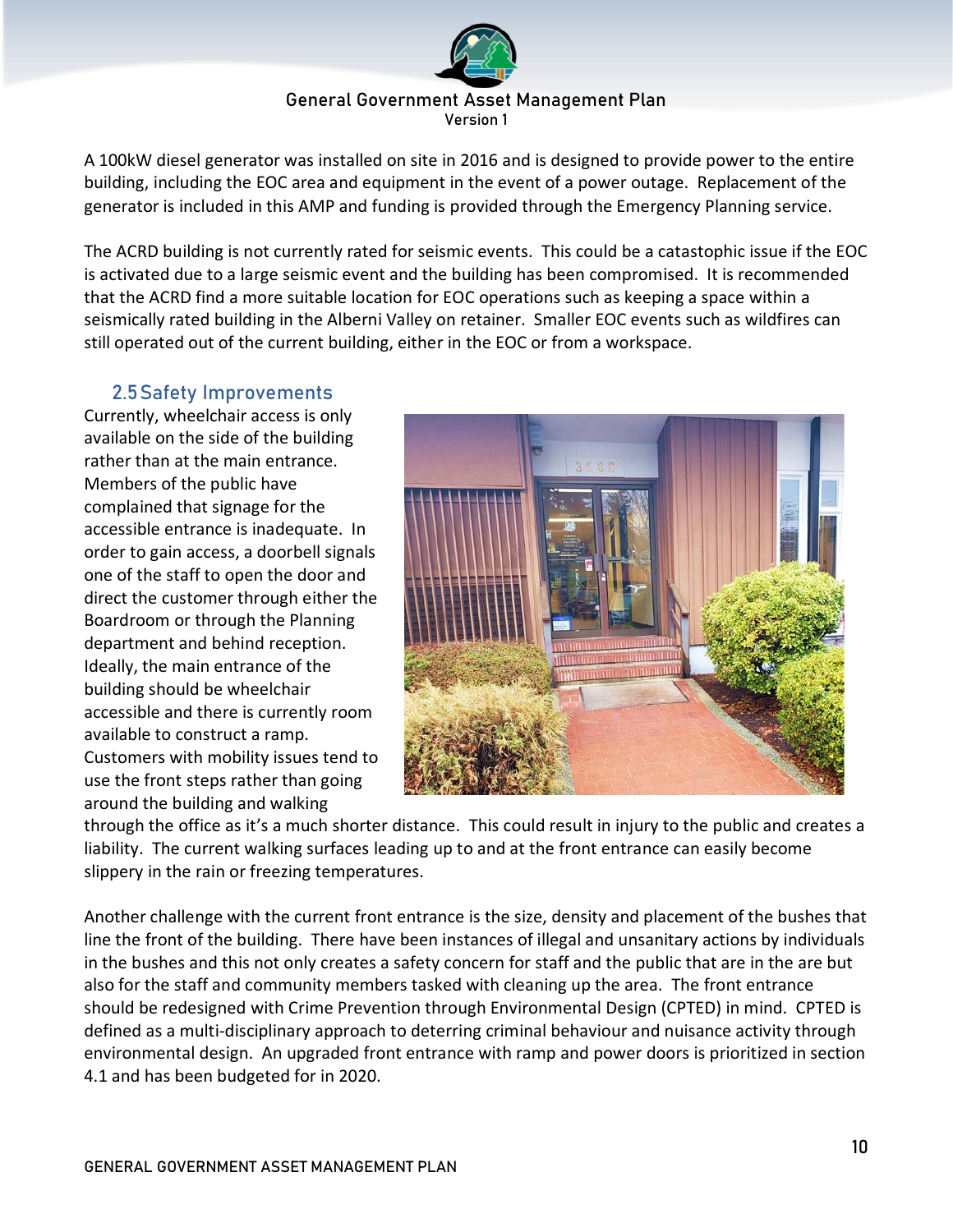

There have been instances with members of the public becoming agitated while discussing Regional District matters with staff at the front counter. It is the employer's responsibility to establish and maintain safety protocols. Possible solutions to the current lack of protection include either panic button-type equipment or reinforced glass barriers.



Planning staff experience occasions in which the public being served at the front counter are interfered with by the opening and closing of the door to the Boardroom. Reconfiguring the swing of the door will remedy this while making the full counter more useful.

The building is 41 years old and at the time of construction, buildings were intended to be usable for 45-60 years with some comparable buildings stretching life expectancy up to 65 years with upgrades. The ability of the office building to withstand a seismic event is unknown as it would require the assessment of a seismic engineer. The construction and quality of the supports, foundation and floor and roof diaphragms are also unknown. As mentioned, it's very questionable if the building is equipped to withstand a seismic event and no seismic improvements to the building have occurred in the past or are currently budgeted for the future. If a large scale seismic event were to happen, it is likely the building could collapse or, at minimum, no longer be structurally safe enough for human entry. Building a new office including an EOC Centre that is seismically rated, adequately sized and LEED<sup>®</sup> certified would cost approximately \$6.5 million to construct in 2020 dollars or approximately \$8.5 million in 2038 when the building reaches 60 years of age after accounting for estimated inflation. This is before the purchase of land, if required. Building replacement costs were calculated using the final square meter cost of construction for other municipal buildings constructed on Vancouver Island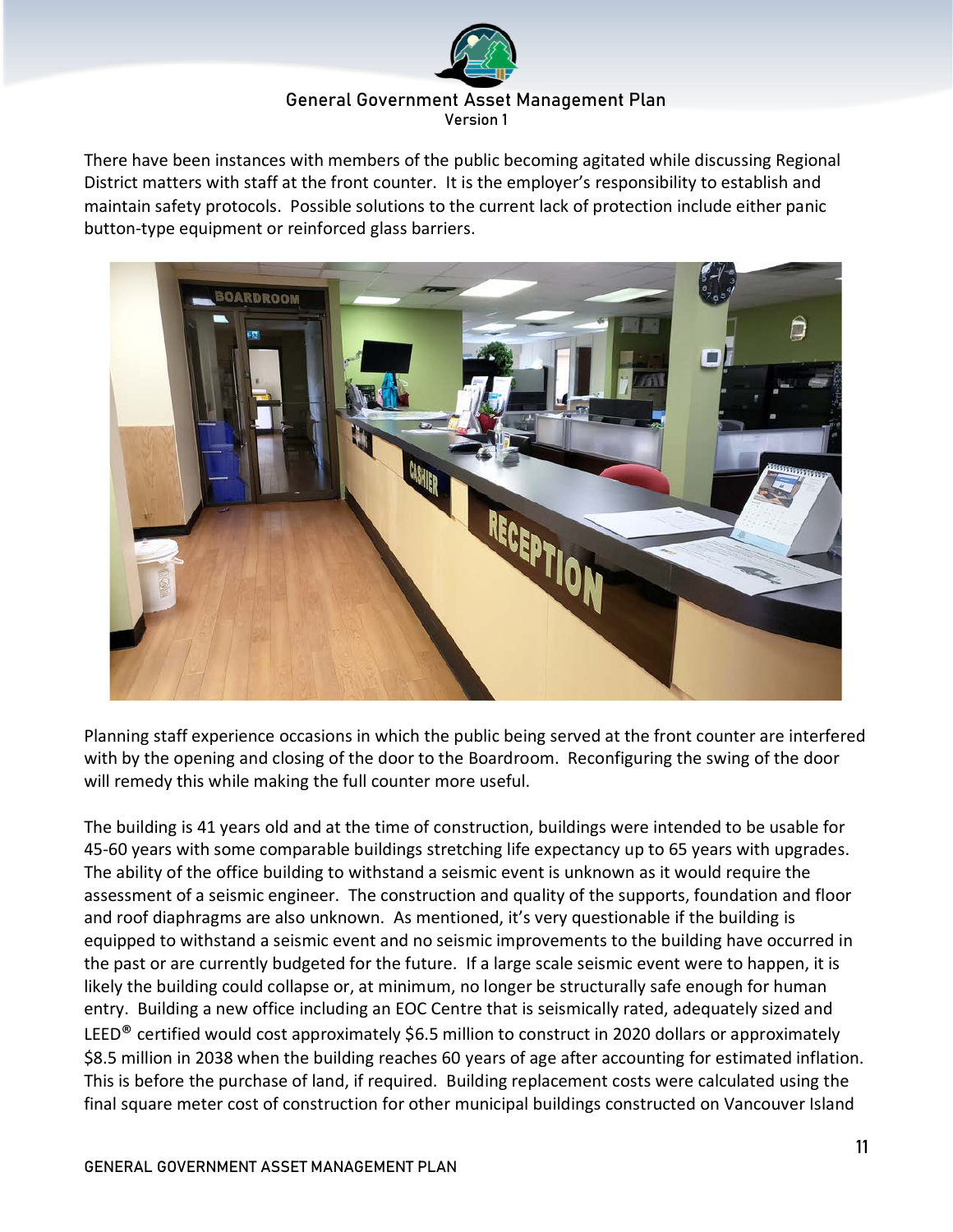

within the last 5 years. Currently, a purchase of that magnitude is out of reach for the contributing services and renovations to fully utilize the space will continue to take place until it is no longer feasible. Over the past five years, \$106,000 has been spent renovating the office to suit staffing changes and requirements; \$180,000 is budgeted over 2020-2024 for further renovations. If reserves were used to fund the construction, approximately \$340,000 would have to be allocated annually to future construction.

# <span id="page-11-0"></span>CURRENT STATE OF GENERAL GOVERNMENT INFRASTRUCTURE

# <span id="page-11-1"></span>3.1 Inventory

| <b>Contributing Service</b> | <b>Asset Category</b>      | <b>Current</b><br>Replacement<br>Value | Annual<br><b>Contribution</b><br>Required |
|-----------------------------|----------------------------|----------------------------------------|-------------------------------------------|
| <b>General Government</b>   | <b>Building &amp; HVAC</b> | 6,661,900                              | 340,200                                   |
| <b>General Government</b>   | Street Lighting & Signage  | 21,700                                 | 17,350                                    |
| <b>General Government</b>   | <b>Office Technology</b>   | 88,100                                 | 45,560                                    |
| <b>General Government</b>   | Parking Lots (asphalt)     | 54,300                                 | 6,500                                     |
| Planning                    | <b>Office Technology</b>   | 32,900                                 | 16,550                                    |
| <b>Emergency Planning</b>   | Diesel Generator for EOC   | 106,200                                | 3,600                                     |
| Arvay Road                  | <b>Overhead Lighting</b>   | 21,200                                 | 21,150                                    |
| South Long Beach            | <b>Overhead Lighting</b>   | 21,200                                 | 21,150                                    |
| South Long Beach            | <b>Bike Path</b>           | 1,719,400                              | 87,400                                    |
|                             | <b>TOTAL</b>               | \$8,716,900                            | \$559,460                                 |

For the purposes of this AMP, Rural Development and Regional Planning are combined under the "Planning" umbrella due to shared equipment. Assets that are nearing or at the end of their service lives are associated with high annual contribution requirements as the current replacement values are spread over the remaining ESL.

# 3.2Replacement Costs and Dates

<span id="page-11-2"></span>Asset management changes the financial focus from historical cost and annual amortization included in the ACRD's financial statements to estimated replacement value, estimated service life, and annual capital investment required.

Office furniture and small equipment including phones and computers are not included as they do not meet the capitalization threshold. Software is expensed in the year in which it was purchased and it is not capitalized. Vehicles are not included in this AMP; the ACRD Fleet AMP has been created as an internally approved document to highlight the needs of the organization and to ensure necessary future purchases are calculated and planned in the most financially and environmentally responsible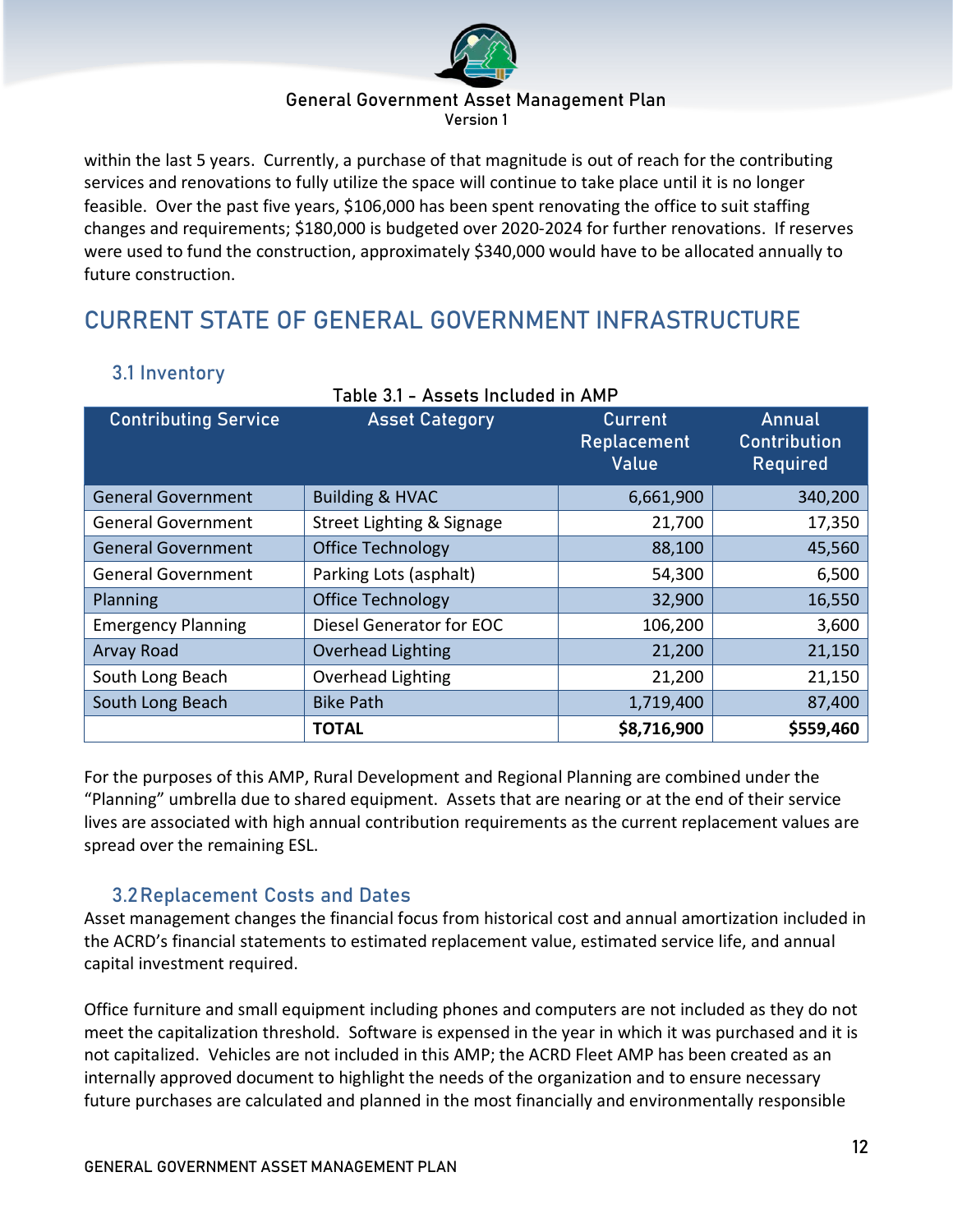

manner. Residential tax rate recommendations included in this AMP have been broken down to not include previously prescribed required contributions for fleet. Furniture is not replaced on a regular interval and is typically used for alternative purposes once it is removed from a workspace. The Emergency Operations Centre, for example, is furnished using original desks from the time of the Regional Districts inception. Typically, computers do not meet capitalization thresholds and are cycled and replaced at the discretion of the Manager of Information Technology based on job requirements. Aside from the main office building, half of General Government assets are due for replacement within 10 years. Table 3.2 summarizes suggested infrastructure replacement dates and estimated costs by year until 2060. Renewals in 2038 make up over \$8.5 for a required building replacement, stressing the need for a capital renewal plan now to meet future financial gaps. Collecting the recommended annual contribution from users shown below of \$425,000 for capital expenditures will alleviate these spikes in capital expense.





# 3.3Condition Assessments

<span id="page-12-0"></span>Regular condition assessments are not performed on components. In other ACRD systems, the condition assessment is calculated along with the estimated service life remaining to determine the overall condition rating of the asset. Regular condition assessments are part of the improvement works outlined in this AMP for specific assets. For the purposes of this AMP, estimated remaining service life was the only basis for our condition assessments. Based on estimated service life, 97% of General Government assets assessed have a poor to very poor physical condition based on age. Table 3.3 shows the current cost to replace assets based on the percentage of estimated useful service life remaining.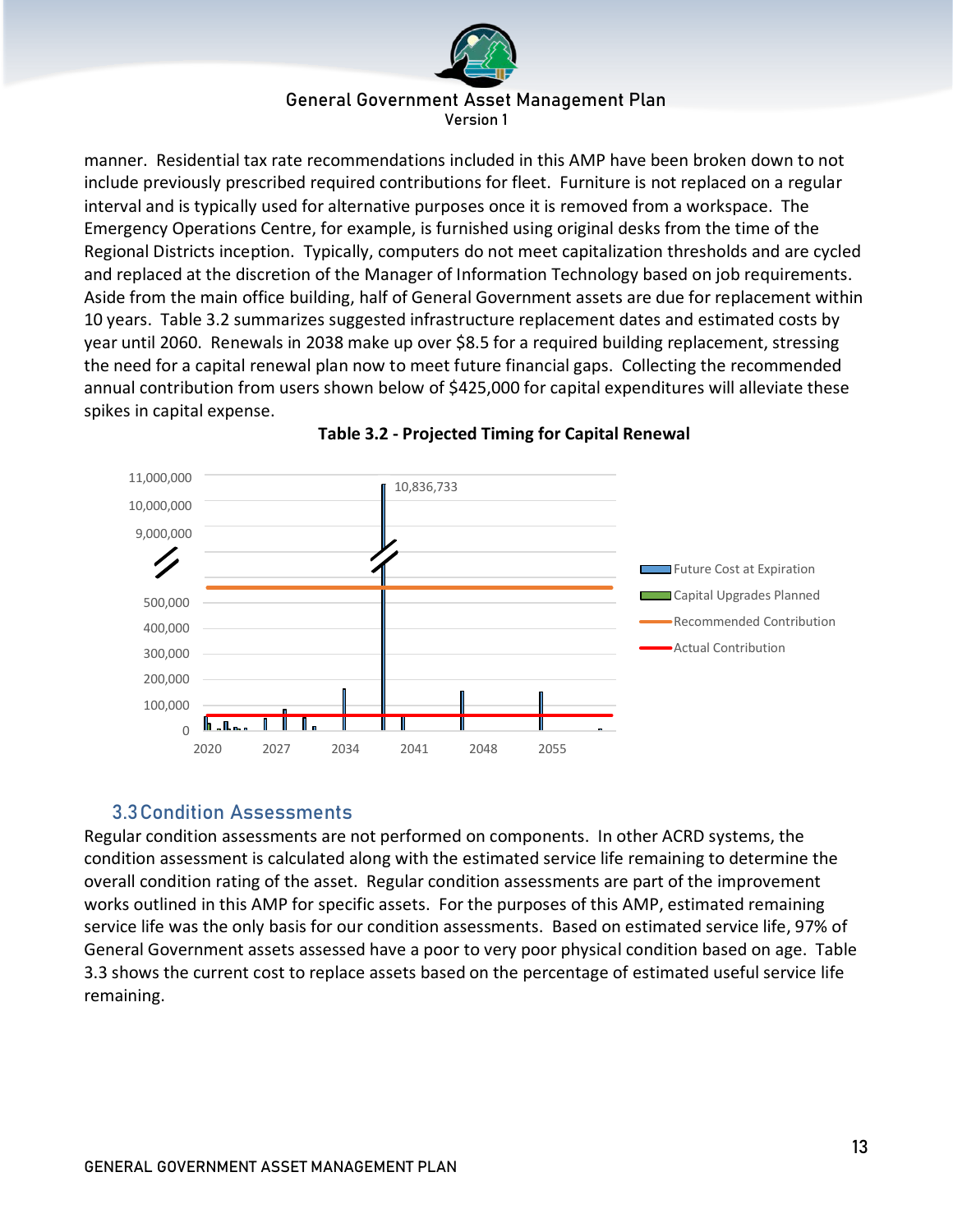

#### **Table 3.3 – Current Replacement Cost by Condition**



# 3.4Current Operations and Maintenance Costs

<span id="page-13-0"></span>A key function of Asset Management is to track maintenance costs separate from operations costs to identify areas that are requiring more repairs as an indication of failing infrastructure. Table 3.4 shows the trend in combined operations and maintenance costs since 2014.





Average operation and maintenance costs total \$746,141 per year, including salaries and benefits for the Property Maintenance Coordinator. Operations costs are associated with day-to-day expenses aimed at achieving levels of service goals while maintenance costs are associated with repairs and keeping equipment in good running order.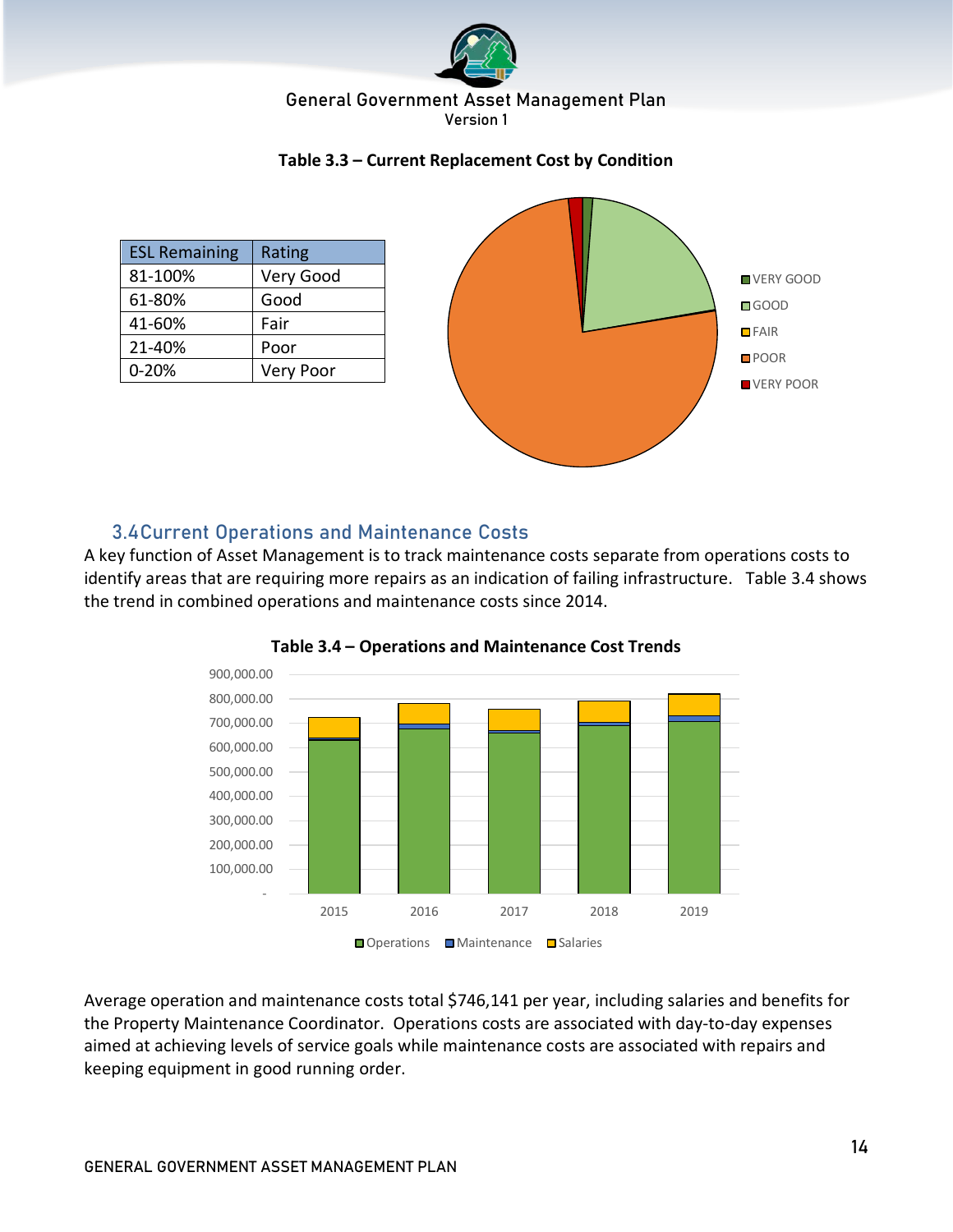

# 3.5Current Building Expansion Possibilities

<span id="page-14-0"></span>The ACRD office has a limited amount of expansion space remaining, with part-time and temporary staff utilizing the EOC area for workstations. In the event of an emergency, this space will need to be immediately made available and clear for emergency operations. During Exercise Coastal Response in 2016, the ACRD's entire downstairs area was utilized and it was clear that in the event of a large-scale disaster, the same amount of space will be required at a minimum. Currently, there is office space for 24 staff on the main floor. Office spaces average approximately 9 square meters, comparable to the industry average of 9.5 square

## Exercise Coastal Response



meters for small offices. There are several options to increase workspace for staff aside from acquiring a new office building.

# Option 1: Split larger offices

It may be possible to remove walls and split larger offices into smaller offices to increase the number of workspaces. Converting larger offices into smaller offices will create an additional 2 small office spaces given the current configuration.

# Option 2: Open-concept office

Suggestions have been made to remove the majority of the current walls within the building entirely, excluding the removal of offices for Management, and turn the remaining space into cubicle workspace. This will result in the creation of approximately 3 more workspaces, giving allowance for areas for reception, large office equipment, filing cabinets and walkways. The removal of walls should be at the discretion of a structural engineer to ensure that the integrity of the building is not compromised.

# Option 3: Convert meeting spaces to workspaces

The current Boardroom would allow for the creation of approximately 7 workspaces if it were to be converted from a meeting space. This would require the ACRD to either rent, borrow or purchase another meeting space. If the Boardroom were to relocate off-site, it is possible that the EOC could also be relocated to this same off-site location, giving further space for expansion. As noted, the building is not equipped to withstand extreme seismic force and relocating the EOC would ensure that it would be available to be used to assist the community in such an event.

# Option 4: Create a secondary office space

In contrast to Option 3, it may be possible to establish a second off-site office location that could house staff that were not required to be stationed at 3008 Fifth Avenue. This secondary office space could also function as the EOC. More research is required to determine possible secondary locations and the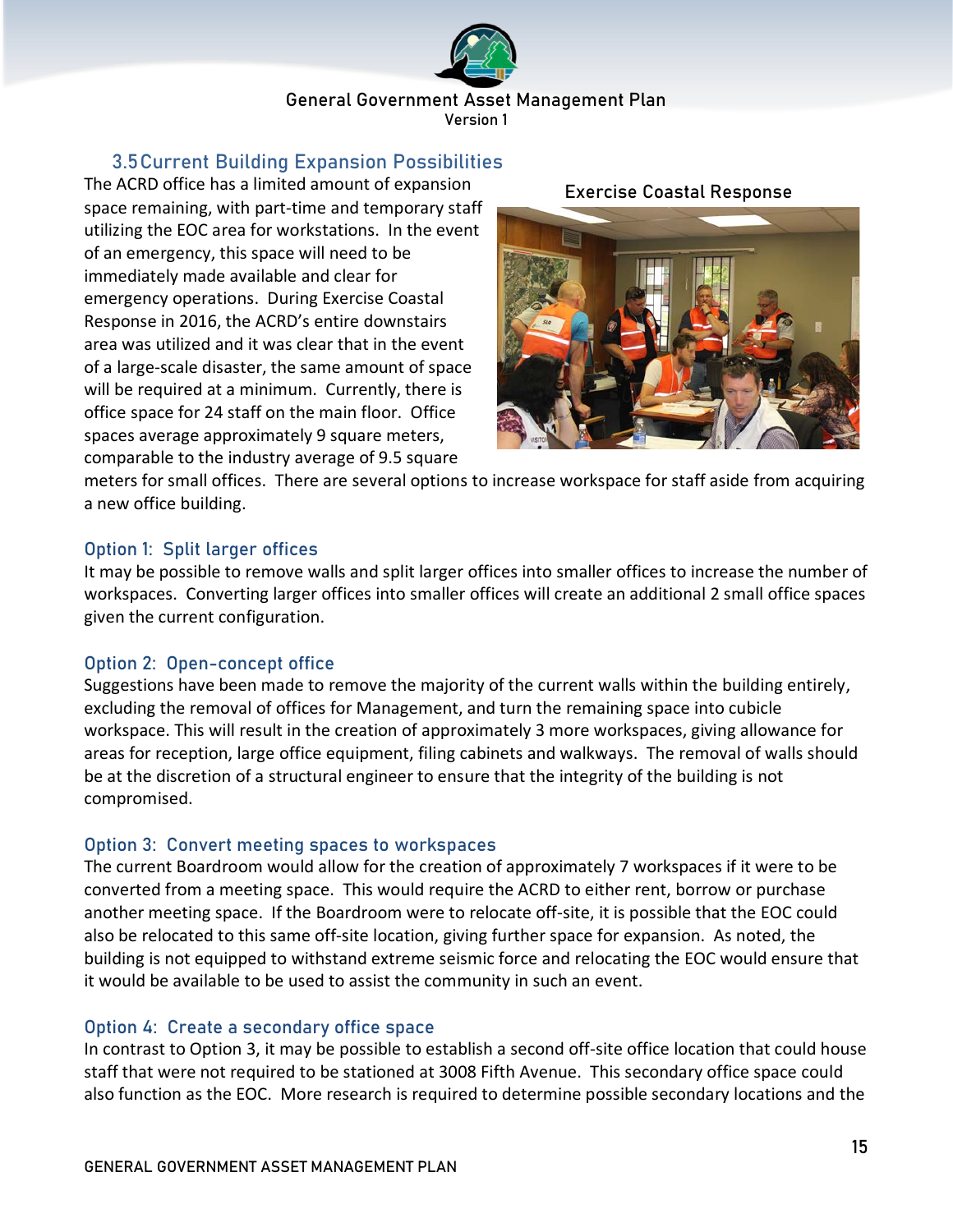

estimated cost to create the office space; it is also unknown how many staff positions could be moved and stationed at another location.

# Option 5: Utilization of the Coastal Community Credit Union space

The ACRD office building is also home to the Coastal Community Credit Union (CCCU). The CCCU is a long-term tenant that contributes proportionately to utilities and taxes in addition to rent. Another expansion opportunity for the creation of workspaces would be to utilize the space currently occupied by the CCCU in order to not compromise current public, meeting and EOC spaces available. At such time that space is at a critical level, the discussion of tenancy will need to occur with the Board of Directors and Management.



The future of the ACRD office building has been identified as an item that requires further discussion with the Board of Directors in order to explore all long-term options and develop a plan for the future. For this first version of the plan the current situation has just been described and the topic of the building's future has been added to Section 4.2 Improvement Plan.

# 3.6Risk Management Plan

<span id="page-15-0"></span>Risk management is a key objective set out in our Asset Management Policy. With acceptable LOS in mind, we have adopted a risk management framework to assess and rank criticality of the ACRD's infrastructure assets. One of the outcomes of implementing risk management is the ability to prioritize required capital expenditures based on criticality for the General Government.

The goal in adopting a framework is to have a consistent accurate understanding of the state of the General Government's infrastructure. The framework includes a



standardized grading system that is easily repeatable, enables comparison of the status of infrastructure condition over time and across municipalities for comparison.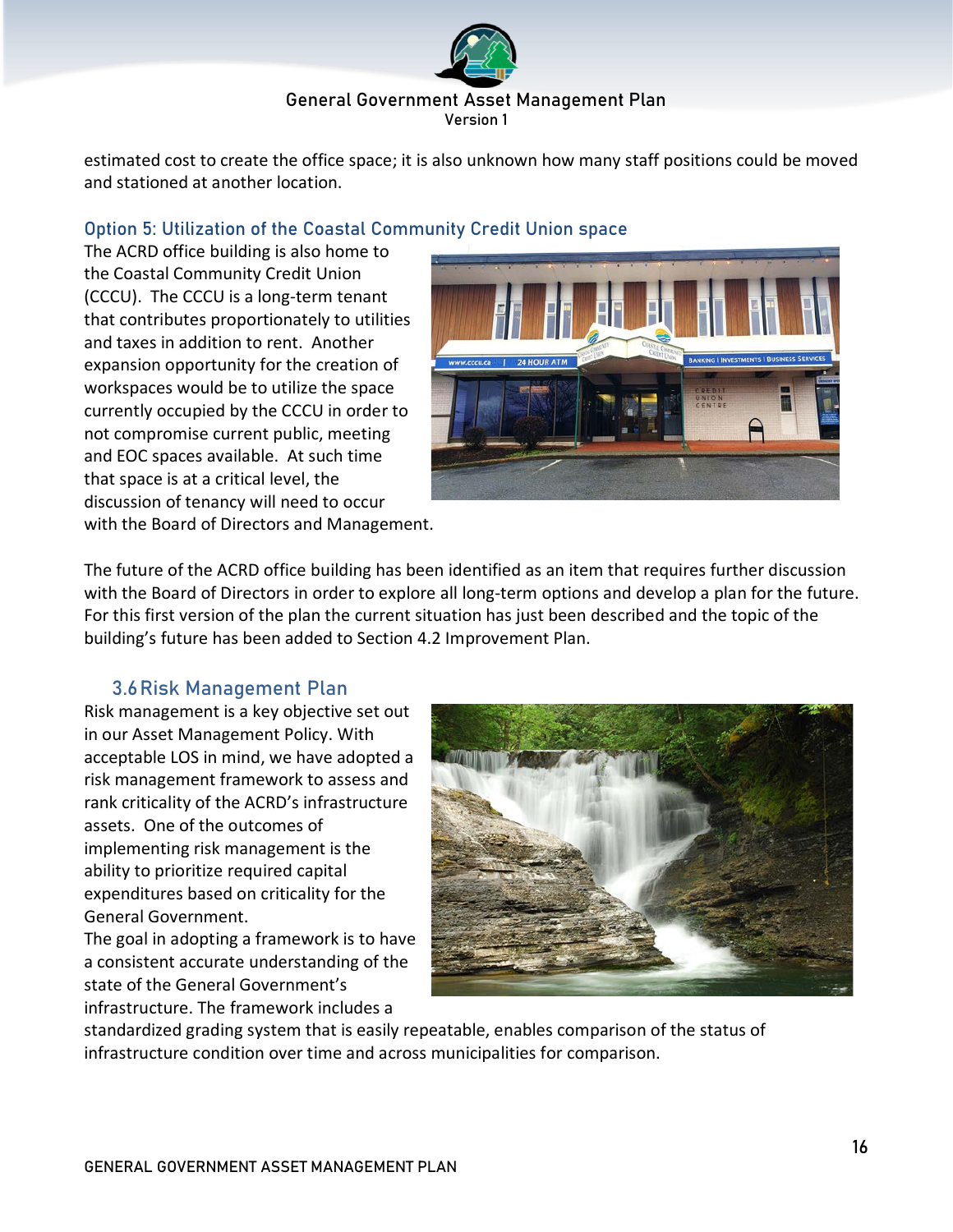

A risk matrix has been prepared and will be used for risk ratings throughout the ACRD. This matrix will also be used in conjunction with regular condition assessments to properly evaluate new and existing risks.

The risk assessment process identifies credible risks, the likelihood of the risk event occurring, the consequences should the event occur, develops a risk rating, evaluates the risk and develops a risk treatment plan for non-acceptable risks. Critical risks are those assessed with 'Very High' (requiring immediate corrective action) and 'High' (requiring corrective action) risk ratings identified in the assessment process.

According to the Property Maintenance Coordinator and Asset Management Coordinator, the following are credible risks that could create a "High" risk rating at this time:

- **1.** Seismic event causing injuries/fatalities or severe damage making EOC inaccessible
- **2.** Property damage due to an increase in localized crime
- **3.** Cyber threat to data stored on servers
- **4.** Wheelchair access isn't direct and could result in customers with accessibility issues using the steps resulting in injury
- **5.** Electrical conduit is corroded posing a fire risk
- **6.** Fire detection system is outdated and proper fire mitigation infrastructure is not in place



# <span id="page-16-0"></span>ASSET MANAGEMENT IMPROVEMENT PLAN

# <span id="page-16-1"></span>4.1 Infrastructure Priority Ranking

Table 4.1 lists the components within the General Government in order of their required estimated replacement. This information can be used to aid in creating a Long-Term Financial Plan (LTFP) for this class of assets.

When budgeting for future projects, it is recommended that a 30% general contingency and a 30% allowance for construction, engineering, financial, legal and admin costs be added to total project costs.

It is important to note the volatile prices of construction materials. Many factors can change the costs of materials required for projects and while the actual costs may differ, only the most current and available costs are used.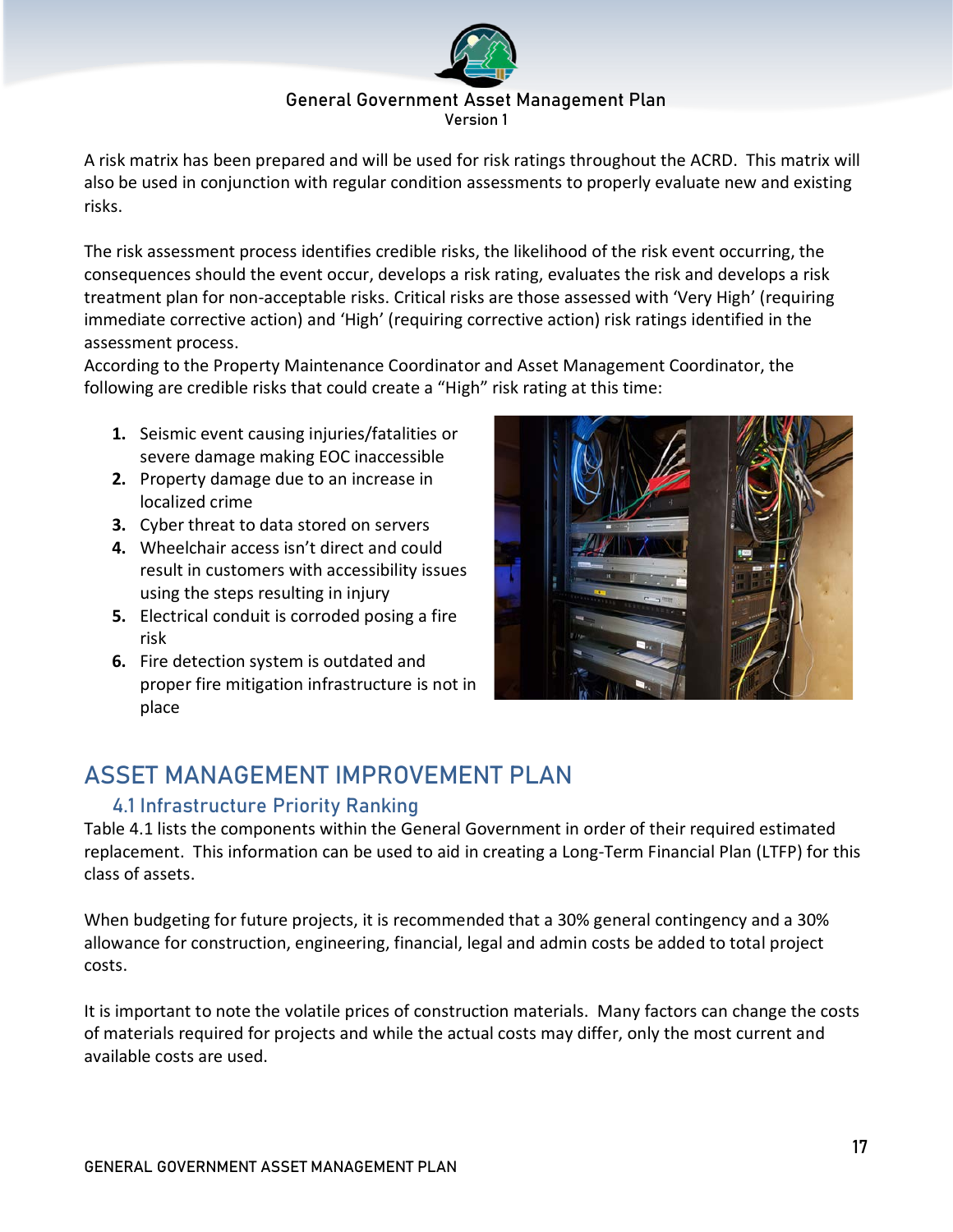

| Component                                        | <b>Current Cost Estimate</b> | <b>Risk of Failure/</b><br><b>Injury</b> |
|--------------------------------------------------|------------------------------|------------------------------------------|
| Replace photocopier                              | 13,800                       | High                                     |
| Replace laminator                                | 6,400                        | High                                     |
| Replace ProLiant ML370 G6 Server                 | 14,900                       | High                                     |
| Improve building fire detection                  | 10,000                       | High                                     |
| Improve building accessibility                   | 45,000                       | High                                     |
| <b>Replacement Cost - High Risk</b>              | \$90,100                     |                                          |
| Resurface upper parking lot                      | 26,500                       | Moderate                                 |
| Resurface lower parking lot                      | 27,800                       | Moderate                                 |
| Replace overhead lighting in parking lots        | 10,600                       | Moderate                                 |
| Budget for seismic building replacement          | 6,569,700                    | Moderate                                 |
| <b>Replacement Cost - Moderate Risk</b>          | \$6,634,600                  |                                          |
| Replace Welcome sign on Highway 4                | 4,800                        | Low                                      |
| Replace road sign at 3008 5 <sup>th</sup> Avenue | 6,400                        | Low                                      |
| <b>Replacement Cost - Low Risk</b>               | \$11,200                     |                                          |
| <b>Total Current Replacement</b>                 | \$6,735,900                  |                                          |

# Table 4.2 – Infrastructure Priority Ranking – Non-General Government Assets

| <b>Component</b>                           | <b>Current Cost Estimate</b> | <b>Risk of Failure/</b><br><b>Injury</b> |
|--------------------------------------------|------------------------------|------------------------------------------|
| Replace Arvay Road Overhead Lighting       | 21,300                       | Low                                      |
| Replace South Long Beach Overhead Lighting | 21,300                       | Low                                      |
| <b>Total Current Replacement</b>           | \$42,600                     |                                          |

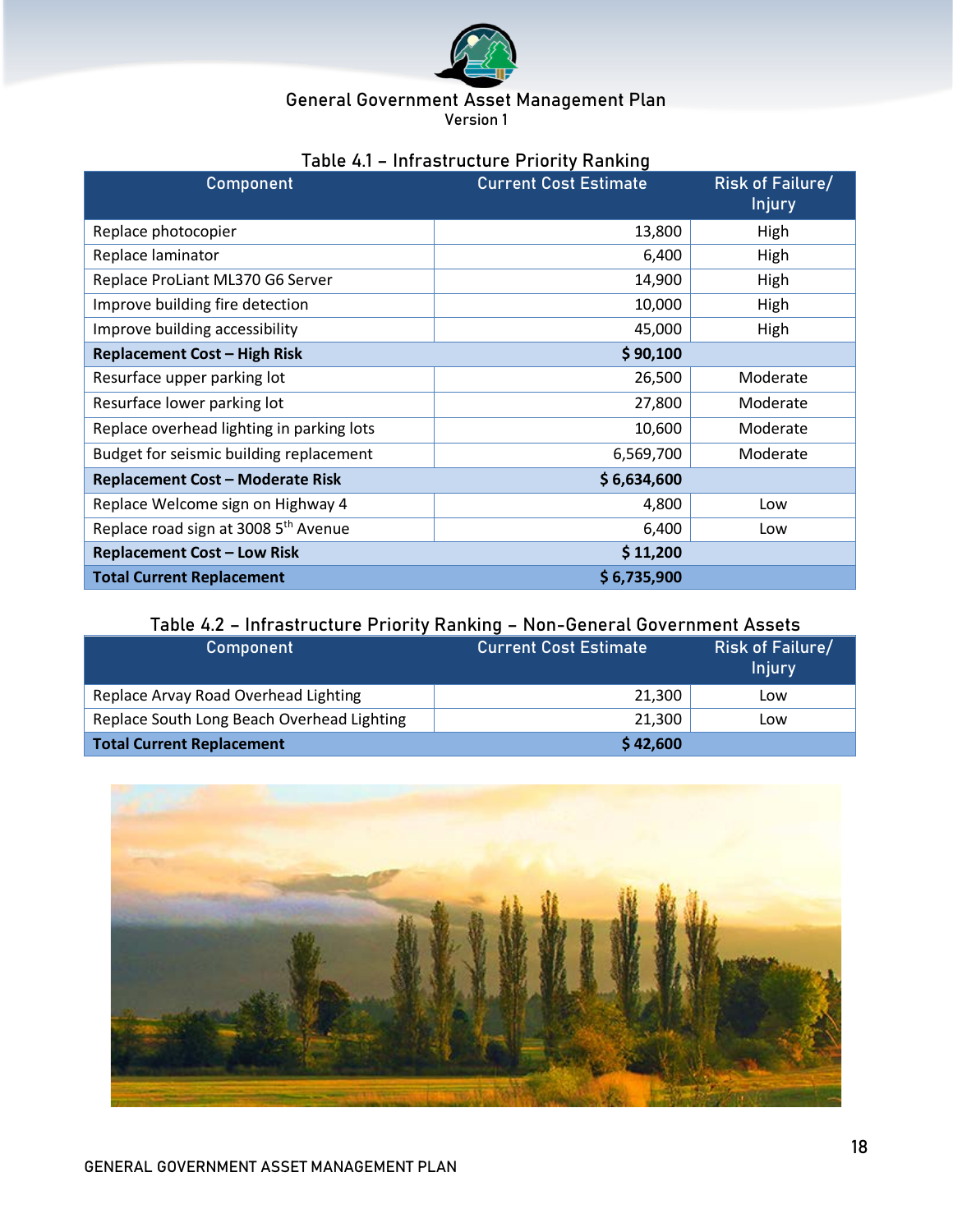

# 4.2Improvement Plan

<span id="page-18-0"></span>The tasks identified in the Table 4.2 are required to achieve the General Government asset management objectives, manage risks, and close the gap between current and targeted levels to achieve within the AMBC road Map. The table also identifies the integration of these tasks into the organization as recommended by the AMBC Framework.

| Task#          | <b>Task</b>                                                                                                                                                                      | <b>Responsibility</b>                                                              | <b>Timeline</b>  |
|----------------|----------------------------------------------------------------------------------------------------------------------------------------------------------------------------------|------------------------------------------------------------------------------------|------------------|
| 1              | Begin documented condition assessments on<br>critical assets                                                                                                                     | <b>Property Maintenance</b><br>Coordinator                                         | Spring 2020      |
| $\mathbf{2}$   | Regional asset identification system for<br>specific assets to record expenses at the asset<br>level, where appropriate                                                          | <b>Asset Management</b><br>Coordinator                                             | Spring 2020      |
| 3              | Financial budgets consider required works<br>identified in Asset Management Plan                                                                                                 | <b>Finance Department</b>                                                          | <b>Fall 2020</b> |
| 4              | Annually review Risk Framework for changes                                                                                                                                       | <b>Property Maintenance</b><br>Coordinator, Asset<br><b>Management Coordinator</b> | December 2020    |
| 5              | Aging infrastructure is identified and slated<br>for replacement or renewal                                                                                                      | Department Managers,<br><b>Property Maintenance</b><br>Coordinator                 | Ongoing          |
| 6              | Update and monitor asset specific operations<br>and maintenance costs                                                                                                            | <b>Finance Department</b>                                                          | Ongoing          |
| $\overline{7}$ | Update inventory for additions, disposals and<br>changes in useful life                                                                                                          | <b>Asset Management</b><br>Coordinator                                             | Ongoing          |
| 8              | Identification for funding for capital projects                                                                                                                                  | <b>Asset Management</b><br>Coordinator, Property<br><b>Maintenance Coordinator</b> | Ongoing          |
| 9              | Break larger assets such as buildings into<br>specific components to better estimate<br>required renewals and upgrades                                                           | <b>Property Maintenance</b><br>Coordinator, Asset<br>Management Coordinator        | Ongoing          |
| 10             | Further explore options for the long-term<br>future of the ACRD office building including<br>consideration for condition as well as possible<br>space limitations moving forward | Board of Directors, Finance<br>Department                                          | Spring 2021      |

# Table 4.2 – Improvement Plan